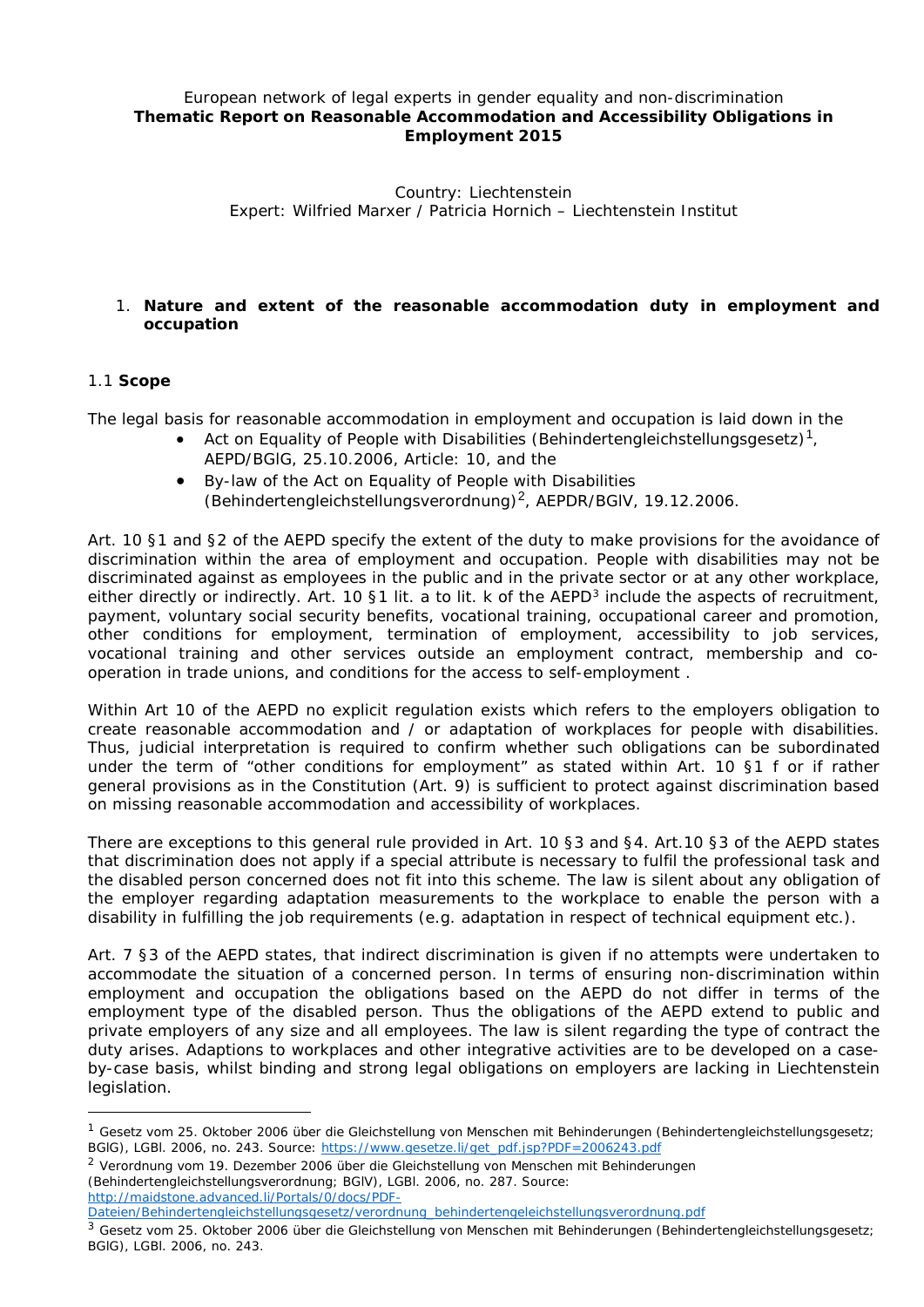In case that indirect discrimination is a consequence of barriers, Art. 7 §4 states that it must be proved whether legal provisions regarding accessibility exist, and if so, whether the legal tasks are fulfilled. Within the same article, the AEPD lists the type of disproportionate burden (*unverhältnismässige Belastungen*) that may justify unequal treatment and prevent this from being regarded as indirect discrimination. In detail, Art. 7 §2 specify that the following criteria in particular have to be taken into consideration when deciding whether the likely burden is "disproportionate" or not:

- the costs of the accommodation;
- the resources of the enterprise;
- the extent to which public assistance is available;
- the time period between the entering into force of the AEPD and the complaint;
- the effect on the general interest of people with disabilities.

There is no case law known to the authors on this issue.

With reference to detailed obligations for accessibility of buildings and facilities, section II. C of the AEPD provides regulations regarding reasonable accommodation and accessibility for people with disabilities. These rules as stated in Art. 12 of the AEPD refer explicitly only to buildings and transportation facilities accessible to the public and do not differ regarding the accessibility of the public in general or of employees with a working place within this building. Thus, is can be assumed that these obligations, which are given in detail by the AEPDR, are relevant for working places in buildings with public access. Furthermore these rules can be seen as a general duty to provide accessibility, which exists in the absence of an individual request. According to the AEPD, public buildings must be constructed in a way that gives people with disabilities the possibility to move around freely. Buildings which were built before the AEPD came into force (as of 1. January 2007) should be adapted at the next major renovation (Art. 12 § 1 AEPD); buildings which, for any reason, cannot be adapted may be exempted by the government. This process is done without any specific obligations for a particular disabled person. These subjects are treated in Art. 11 – 14 of the AEPD.

The law is silent about any obligation which arise to private buildings in terms of accessibility for employers with disabilities.

## 1.2 **Knowledge of disability**

The law is silent about the degree of knowledge of disability an employer must have to become subject to a reasonable accommodation duty. Equally, the law is silent about the point of time the duties for reasonable accommodation arise to an employer.

Adaptions to workplaces and other integrative activities are to be developed on a case-by-case basis, whilst binding and strong legal obligations on employers are lacking in Liechtenstein legislation. Thus, segregation is practiced more regularly than integration into the common work environment. Thus people with disabilities are mainly employed by one of the specific integration centres or sheltered facilities, which all of them are specialised to assist people with disabilities.[4](#page-1-0)

Would it come to a legal case regarding a person claiming to be discriminated as his/her application for employment was rejected by the failure of accessibility to the workplace based on his/her disability, the defendant has the obligation to prove in consideration of all circumstances that the claim has another reason for the difference in treatment and that it is more likely that the facts substantiated by him are truthfully (Art. 26 §2 to §3) of the AEPD. The second part of article 26 states that the defendant can try to prove that he has another reason for the difference in treatment and that this reason is crucial. This can also be applied to the right to accessibility to the working place. If the defendant can come up with a reasonable and crucial reason for him to have ignored the law on this issue the courts can exonerate him.

<span id="page-1-0"></span> <sup>4</sup> The most relevant sheltered facility in Liechtenstein is the HPZ located in Schaan. Source: <http://www.hpz.li/werkstaetten/>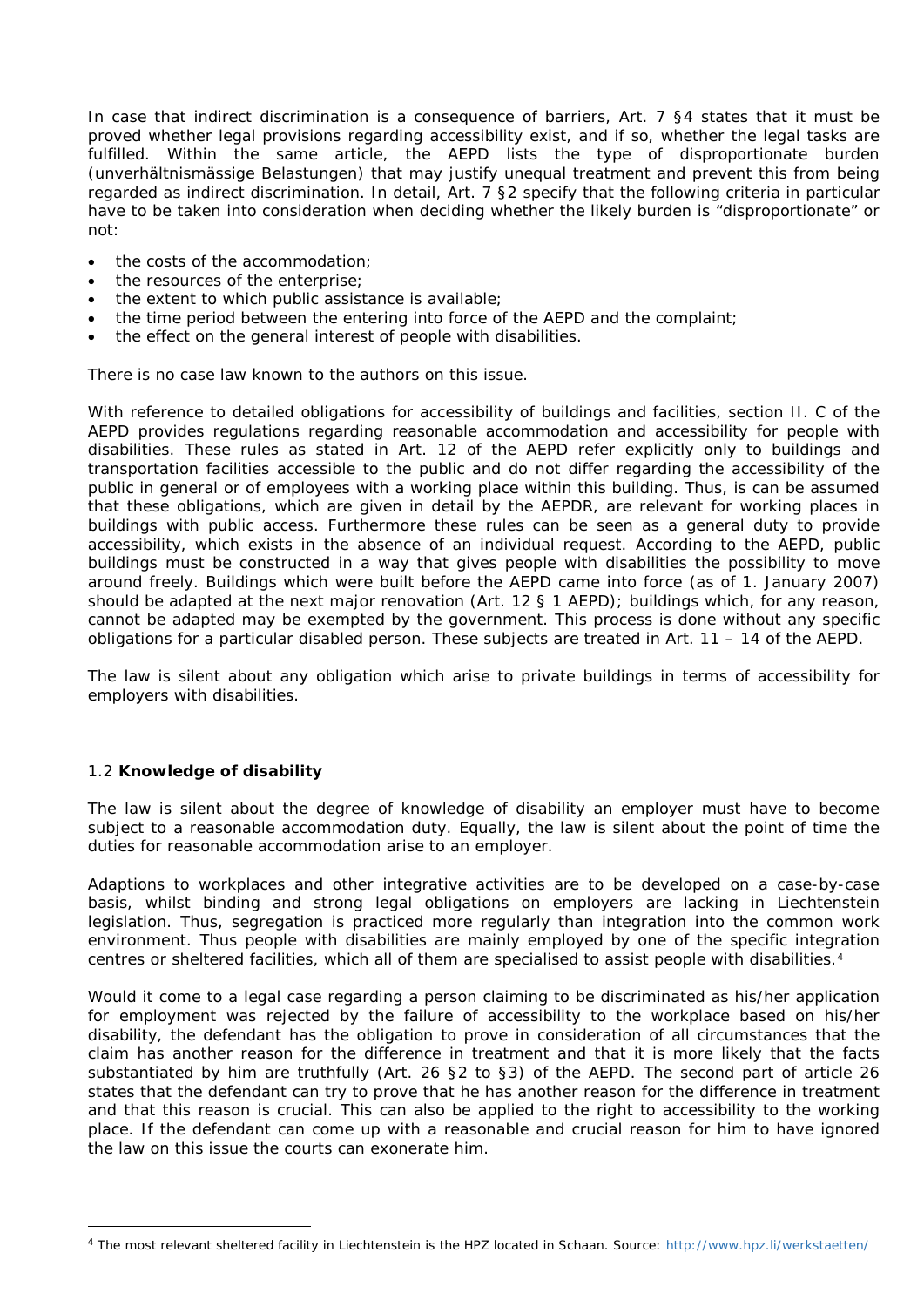## 1.3 **Duty to consult**

Art. 10 of the AEPD is silent about any specific duty to consult the employee or any other organisation to define whether the disabled persons need specific measures for accessibility of the working place. Furthermore the law is silent about any other obligation to the employer to make inquiries about whether they need accommodation or not. Within Art. 10 §1 a it could be assumed, that when creating a working contract between the employer and a disabled person, the employer becomes subject to a reasonable accommodation duty based on the fact, that he assigned to a working contract by knowing about the special requirements of the employee. Nevertheless, the law is silent in this aspect and therefore juridical interpretation is required. From the given legal obligations it can be said, that the political intention was more an approach of low intervention into the private sector in the area of reasonable accommodation when setting up the AEPD.

Regarding the area of working places within public buildings and facilities, the duty for the employer of making inquiries about whether reasonable accommodation is needed or not, arises with the construction application. Based on the AEPDR, the authorities who receive the application have to consult the Office for Equality of People with Disabilities<sup>[5](#page-2-0)</sup> for formal statement regarding accessibility and reasonable accommodation. The Office for Equality of People with Disabilities has been accepted by the government as organisation with a right of appeal in the field of discrimination based on Art. 31 § 2 APED in conjunction with Art. 10 AEPDR. Disability organisations, which are registered for not less than five years and are domiciled in Liechtenstein, are according to the explicit regulation in Art. 31 §1 AEPD entitled to appeal the enforcement of legal claims of public accessible buildings and facilities.

The law is silent about the extent to which employers are required to consult the disabled person and/or others about what kind of accommodation is appropriate. Thus, adaptions to workplaces and other integrative activities are to be developed on a case-by-case basis, whilst binding and strong legal obligations on employers are lacking in Liechtenstein legislation.

#### **2. Enforcing and Raising Awareness of Reasonable Accommodation Duties in Employment and Occupation**

## **2.1 Official Guidance**

In terms of the AEPD, the official authorities issued the By-law of the Act on Equality of People with Disabilities (*Behindertengleichstellungsverordnung*)[6](#page-2-1), AEPDR/BGlV, 19.12.2006, which specifies the regulations given by the AEPD. This regulation is part of the legislation and directly attached to the law itself. Within the AEPDR the legislator refers to additional guidance to accompany the legislation on reasonable accommodation in public buildings and facilities including workplace. The guidelines are:

- Norm N 521/1988 "*Behindertengerechts Bauen*", available from the building authority[7](#page-2-2)
- Regulation "*Behindertengerechte Fusswegnetze*" 05/2003, Swiss Institute for handicapped accessible building[8](#page-2-3)
- Norm SIA 500<sup>[9](#page-2-4)</sup>, based on the Swiss Nom for buildings and facilities,

These guidelines are designed for the use by non-lawyers and do not pose an immediate and direct law. Instead they reflected practical guidelines for buildings and facilities accessibly to the public to be constructed in line with the given legal requirements for reasonable accommodation.

-

[http://maidstone.advanced.li/Portals/0/docs/PDF-](http://maidstone.advanced.li/Portals/0/docs/PDF-Dateien/Behindertengleichstellungsgesetz/verordnung_behindertengeleichstellungsverordnung.pdf)

<span id="page-2-0"></span><sup>5</sup> Liechtensteiner Behinderten-Verband:

<span id="page-2-1"></span><http://www.lbv.li/Dienstleistungen/B%C3%BCrof%C3%BCrdieGleichstellung/tabid/916/Default.aspx> <sup>6</sup> Verordnung vom 19. Dezember 2006 über die Gleichstellung von Menschen mit Behinderungen (Behindertengleichstellungsverordnung; BGlV), LGBl. 2006, no. 287. Source:

[Dateien/Behindertengleichstellungsgesetz/verordnung\\_behindertengeleichstellungsverordnung.pdf](http://maidstone.advanced.li/Portals/0/docs/PDF-Dateien/Behindertengleichstellungsgesetz/verordnung_behindertengeleichstellungsverordnung.pdf) <sup>7</sup> Source: <http://www.llv.li/#/12667/gesetzliche-grundlagen>

<span id="page-2-3"></span><span id="page-2-2"></span><sup>8</sup> Source: http://www.hindernisfrei-bauen.ch/beitraganzeigen\_d.php?titel=Aktuell

<span id="page-2-4"></span><sup>9</sup> Source: [http://www.sia.ch/fileadmin/content/download/sia-norm/korrigenda\\_sn/500-C3\\_2013\\_d.pdf](http://www.sia.ch/fileadmin/content/download/sia-norm/korrigenda_sn/500-C3_2013_d.pdf)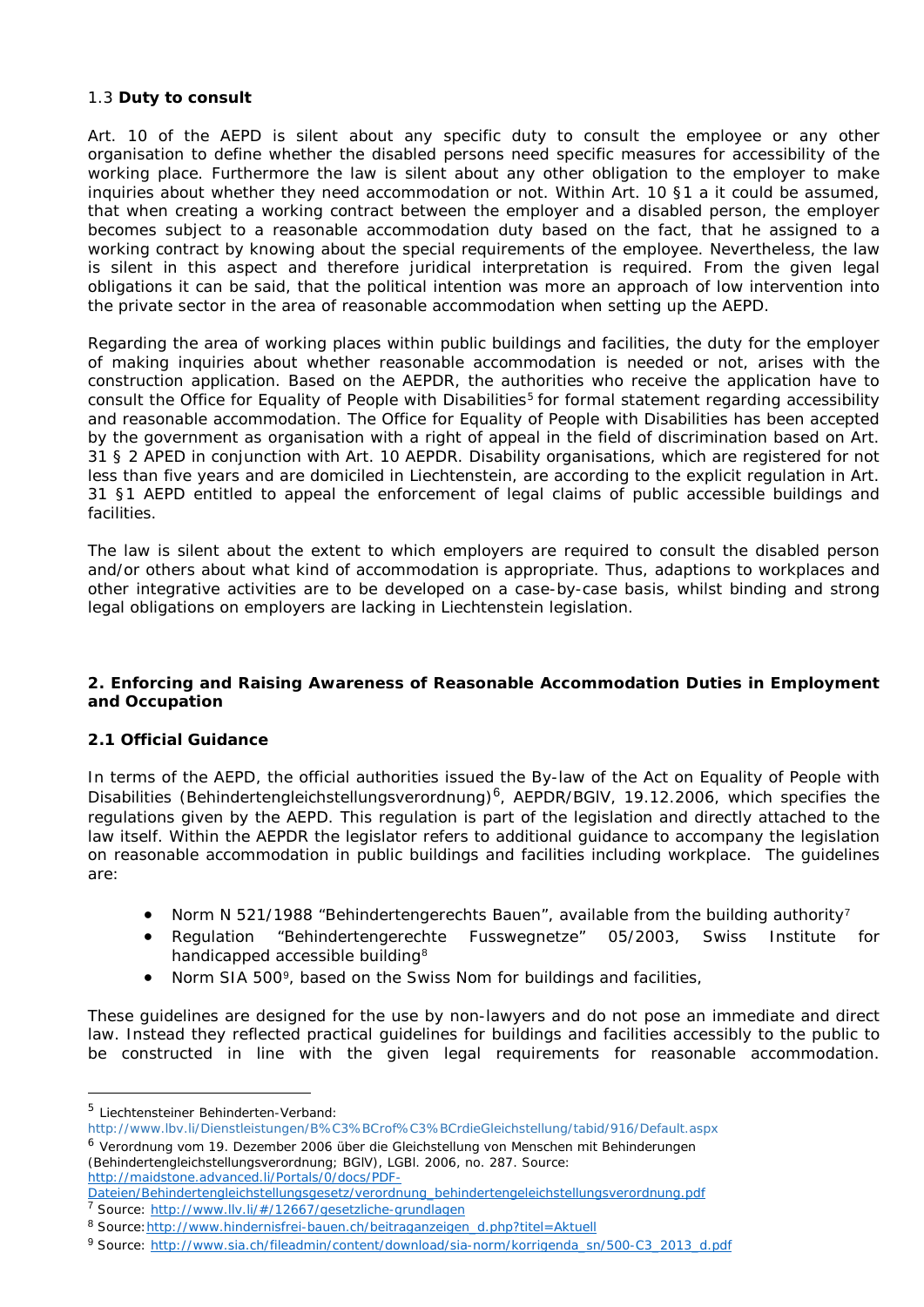Nevertheless as the legal martial refers directly to the guidance it can be assumed that any obligation placed on adjudicators based on discrimination in the employment area referring to reasonable accommodation, can refer to or take the guidance into account when making decisions about the reasonableness of a contested accessibility.

Based on the AEPDR, the authorities who receive a construction application have the obligation to consult the Office for Equality of People with Disabilities<sup>[10](#page-3-0)</sup> when making decisions about the reasonable accommodation aspects of the construction itself. The Office for Equality of People with Disabilities has been accepted by the government as organisation with a right of appeal in the field of discrimination based on Art. 31 § 2 APED in conjunction with Art. 10 AEPDR.

There are no further guidelines known to the authors or officially published / available.

# **2.2 Remedies**

Art. 23 §1 of the AEPD states that the person concerned is entitled in any case to restitution of any financial losses incurred, and to compensation for the personal detriment suffered. The victim can also request an injunction to ban or prevent the threat of future discrimination or to eliminate existing discrimination (Art. 23 §2). In assessing the extent of compensation for the immaterial injury, the length of the period of discrimination, the seriousness of the act, the extent of the detriment and whether there has been multiple discrimination, must in particular be taken into account (Art. 23 §3). These regulations refer to discrimination as stated in Art. 10 and therefore cover aspects of reasonable accommodation in employment and occupation. Art. 23 of the AEPD does not state any limit but lists the criteria for evaluating the amount of non-pecuniary damages.

Based on Art 23 of the  $AEPD<sup>11</sup>$  $AEPD<sup>11</sup>$  $AEPD<sup>11</sup>$  the legal basis for court trials is the Code of Civil Procedure (CCP).[12](#page-3-2) Art. 25 of the AEPD states that the civil courts (part of the Ordinary Courts) are the appropriate authority to decide upon complaints against discrimination on the ground of disability. Any claim shall be adjudicated according to the CCP, except regarding Art. 26 of the AEPD which provides special provisions on the burden of proof (cf. 3.6 e). Procedures for addressing discrimination are not the same for employment in the private sector on the one hand and the public sector on the other. Whereas in private disputes the ordinary court is the first judicial authority, in disputes between individuals and the public it is the Administrative Court (part of the public jurisdiction, followed by the Constitutional Court as last instance).

Art. 11 of the AEWM<sup>[13](#page-3-3)</sup> states that the ordinary court designates an arbitration board ("*Schlichtungsstelle*") which seeks to achieve an agreement between the conflicting parties instead of taking the case to court immediately. The arbitration board process is mandatory and has to take place within the period for filing a suit. The out-of-court settlement of disputes is ruled by §§ 594- 616 of the CCP.<sup>[14](#page-3-4)</sup> Additionally in 2005 the Act on Mediation in Civil Law Cases (AMCLC)<sup>[15](#page-3-5)</sup> entered into force. This law provides for definitions of mediation and mediators as well as the rights and duties of mediators.

So far, remedies are not confined to monitory damages or extended to ordering that a particular reasonable accommodation should be carried out.

-

<span id="page-3-0"></span><sup>10</sup> Liechtensteiner Behinderten-Verband:

<http://www.lbv.li/Dienstleistungen/B%C3%BCrof%C3%BCrdieGleichstellung/tabid/916/Default.aspx>

<span id="page-3-1"></span><sup>&</sup>lt;sup>11</sup> Gesetz vom 25. Oktober 2006 über die Gleichstellung von Menschen mit Behinderungen

<sup>(</sup>Behindertengleichstellungsgesetz; BGlG), LGBl. 2006, no. 243.

<span id="page-3-2"></span><sup>&</sup>lt;sup>12</sup> Gesetz vom 10. Dezember 1912 über das gerichtliche Verfahren in bürgerlichen Rechtsstreitigkeiten (Zivilprozessordnung; ZPO), LGBl. 1912 Nr. 9/1.

<span id="page-3-3"></span><sup>&</sup>lt;sup>13</sup> Gesetz vom 10. März 1999 über die Gleichstellung von Frau und Mann; Gleichstellungsgesetz; LGBI. 1999, no. 96.

<span id="page-3-4"></span><sup>14</sup> Gesetz vom 10. Dezember 1912 über das gerichtliche Verfahren in bürgerlichen Rechtsstreitigkeiten (Zivilprozessordnung; ZPO), LGBl. 1912 Nr. 9/1.

<span id="page-3-5"></span><sup>&</sup>lt;sup>15</sup> Gesetz vom 15. Dezember 2004 über die Mediation in Zivilrechtssachen (Zivilrechts-Mediations-Gesetz; ZMG), LGBI. 2005 Nr. 31.